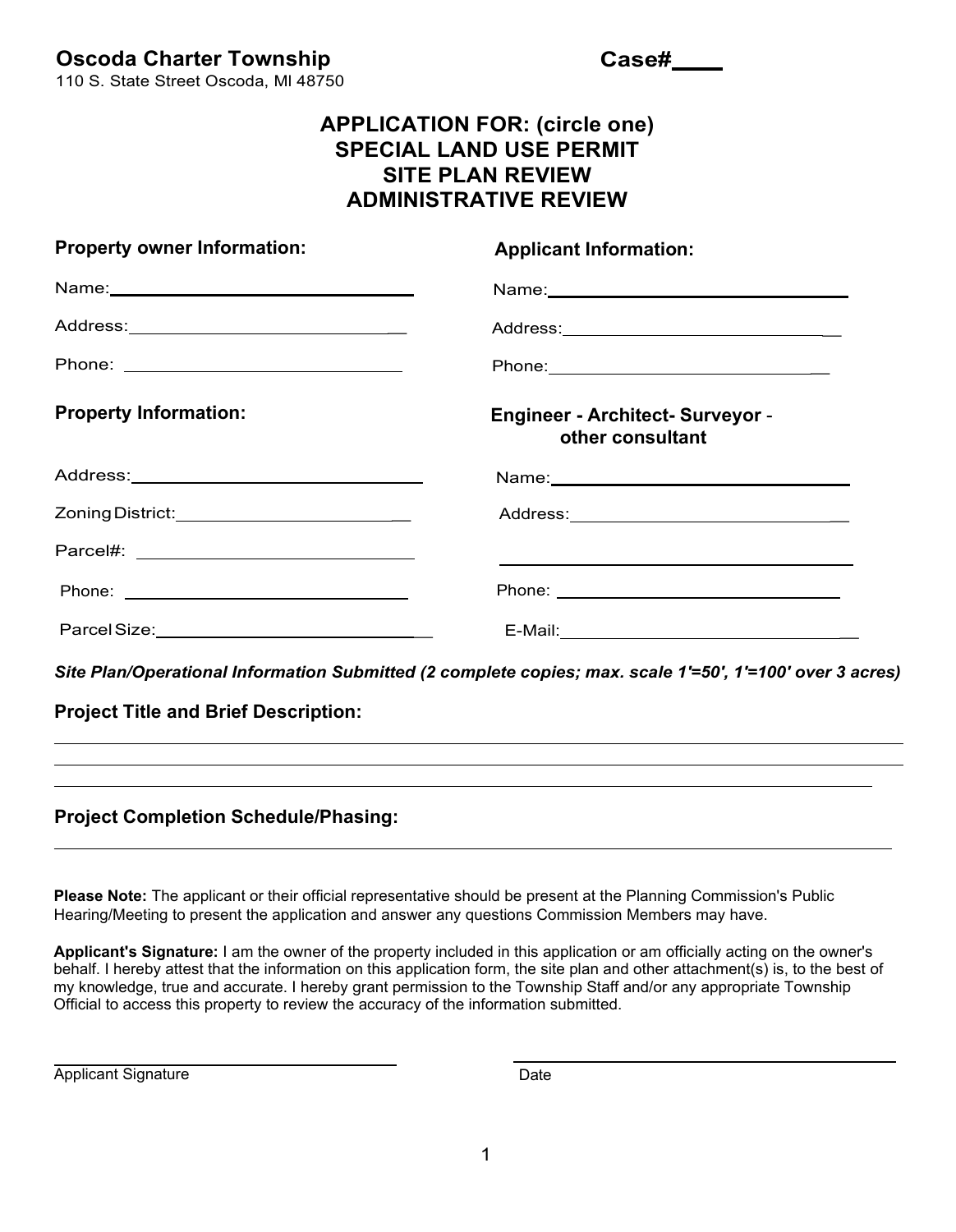| <b>Oscoda Township</b><br>Site Plan - Special Land Use Application<br>OFFICIAL USE ONLY                         |                                                                      |
|-----------------------------------------------------------------------------------------------------------------|----------------------------------------------------------------------|
|                                                                                                                 | By:<br>Complete Application Accepted: Complete Application Accepted: |
| Zoning information reviewed and verified as: (circle one) Complying                                             | Non-Complying with basic standards of the<br>District.               |
|                                                                                                                 |                                                                      |
| Approval Required: (circle one) Zoning Director (see Sect. 10.1 B & C) or Planning Commission                   |                                                                      |
| Water - Sewer Dept. review and approval is also required:                                                       |                                                                      |
| Water-Sewer Dept. Approval: Material Contract Contract Contract Contract Contract Contract Contract Contract Co | Date.                                                                |
| Planning & Zoning Director Signature<br><b>Planning Commission Review:</b>                                      | Date                                                                 |
| Public Notice Mailing Date: 1992                                                                                | Publication Date: National Publication Date:                         |
| Public Hearing/Meeting Date: 1988                                                                               | Materials to Commission:                                             |
| (circle one) Approved<br><b>Planning Commission Action:</b>                                                     | Denied<br><b>Approved with Conditions</b>                            |
| <b>Conditions of Approval:</b>                                                                                  |                                                                      |
|                                                                                                                 |                                                                      |
|                                                                                                                 |                                                                      |
|                                                                                                                 |                                                                      |
|                                                                                                                 |                                                                      |
| If the Special Land Use/Site Plan is approved with conditions:                                                  |                                                                      |

l understand that l will forward documentation to the Planning Commission within 6 months attesting to the<br>progress relative to compliance with conditions 1 through\_\_\_\_\_\_\_\_\_\_\_\_

**Applicant** Date